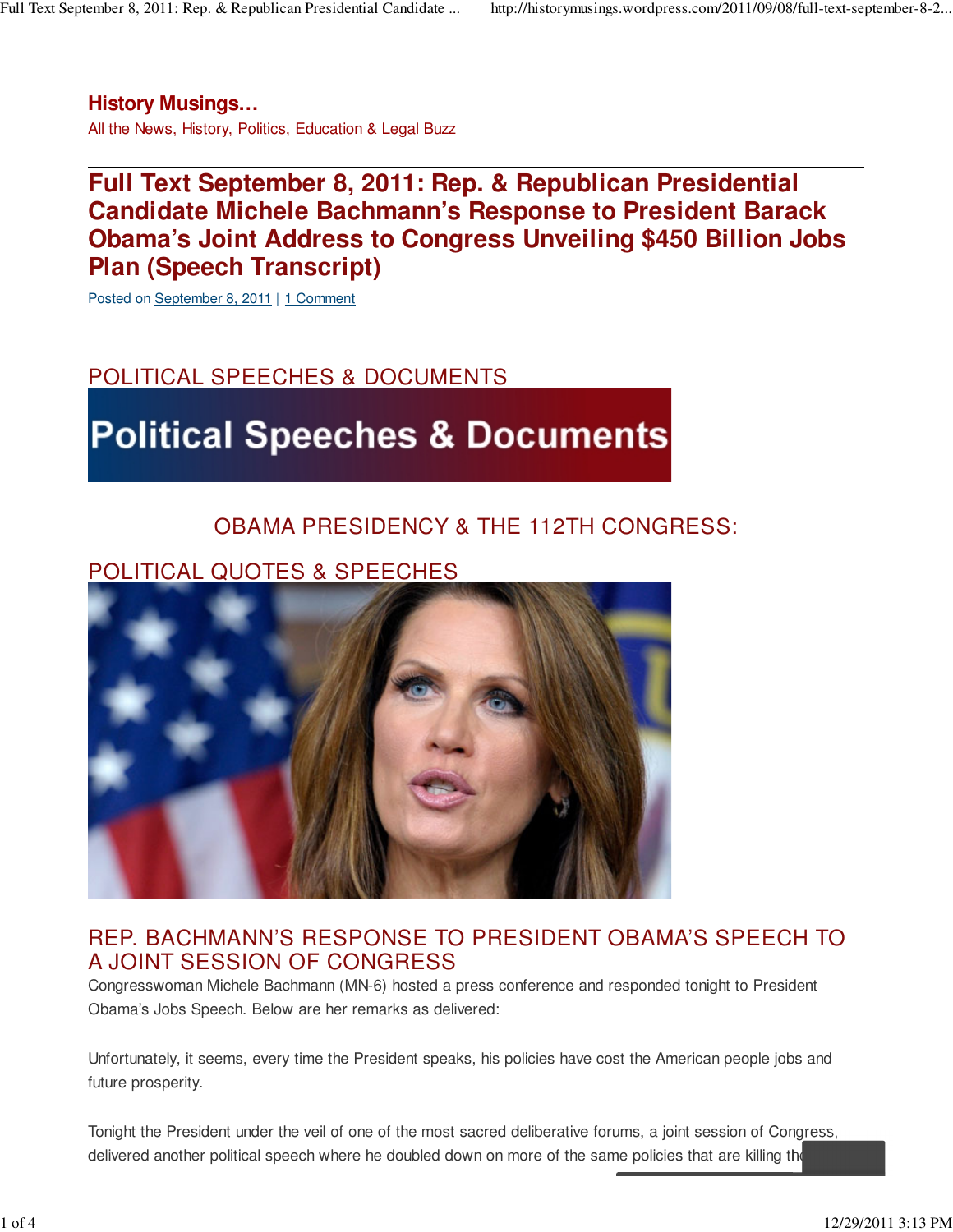economy.

Mr. President, what among your proposals was new? What here hasn't already been tried and failed before?

While the President's speech comes on the heels of a trillion dollars of failed stimulus, bailouts, and temporary gimmicks aimed at creating jobs, the President continued to cling to the idea that government is the solution to creating jobs.

My conservative colleagues and I have been fighting over the last two and half years for pro growth policies.

I stand here tonight to say to the President, not only should Congress not pass your plan, I say, "stop; your last plan hasn't worked, it's hurting the American economy." Instead of temporary fixes, do what has proved to work in the past, permanent pro growth policies that are driven by the free market."

Today, unemployment is 9.1 percent. Job creation has literally been zeroed out with the worst jobs report in 66 years this last month. Since the President's failed trillion dollar stimulus we have lost over 2.5 million jobs while adding 416,000 government jobs. One in six Americans is now on food stamps, and the average time unemployed Americans are out of work is greater than 40 weeks. Housing values have fallen 19% from 2008 to the first quarter of this year. GDP growth was an anemic .4% in the first quarter and at 1% in the last and the dollar has lost 12 percent of its value.

These are not good times for the American people. Our patience for speeches, gimmicks and excuses has run out.

The only remedies the President knows are temporary, government directed fixes. And even if the President's plan passes, we already know it will fail. In practice, we haven't paid for his last trillion dollar jobs program and now his latest plan would have us embrace potentially over \$400 billion in new government spending!

Spending taxpayer dollars on extending unemployment benefits has proved to add only 25 cents to GDP for every dollar we spend. Even the President's new economic advisor agrees that extending unemployment benefits discourages future employment.

Spending taxpayer dollars on extending the payroll tax holiday will reduce over 111 billion dollars to the Social Security trust fund this year and continuation of this policy will put social security checks to seniors at even greater risk.

Spending taxpayer dollars on more infrastructure projects failed to create lasting jobs in the last stimulus.

And, looming on the horizon is the full scale implementation of Obamacare that, according the Congressional Budget Office, will kill 800,000 jobs and steal over 500 billion from Medicare.

Candidate Obama promised to wipe out deficits and the debt. Instead the President has increased the debt by over 6 trillion dollars, and what do we have to show for it? Permanent increases in the size of government, spending and debt, with a greater dependency on government.

Four years ago President Bush's deficit was around 160 billion dollars; today, President Obama's is nearle G Follow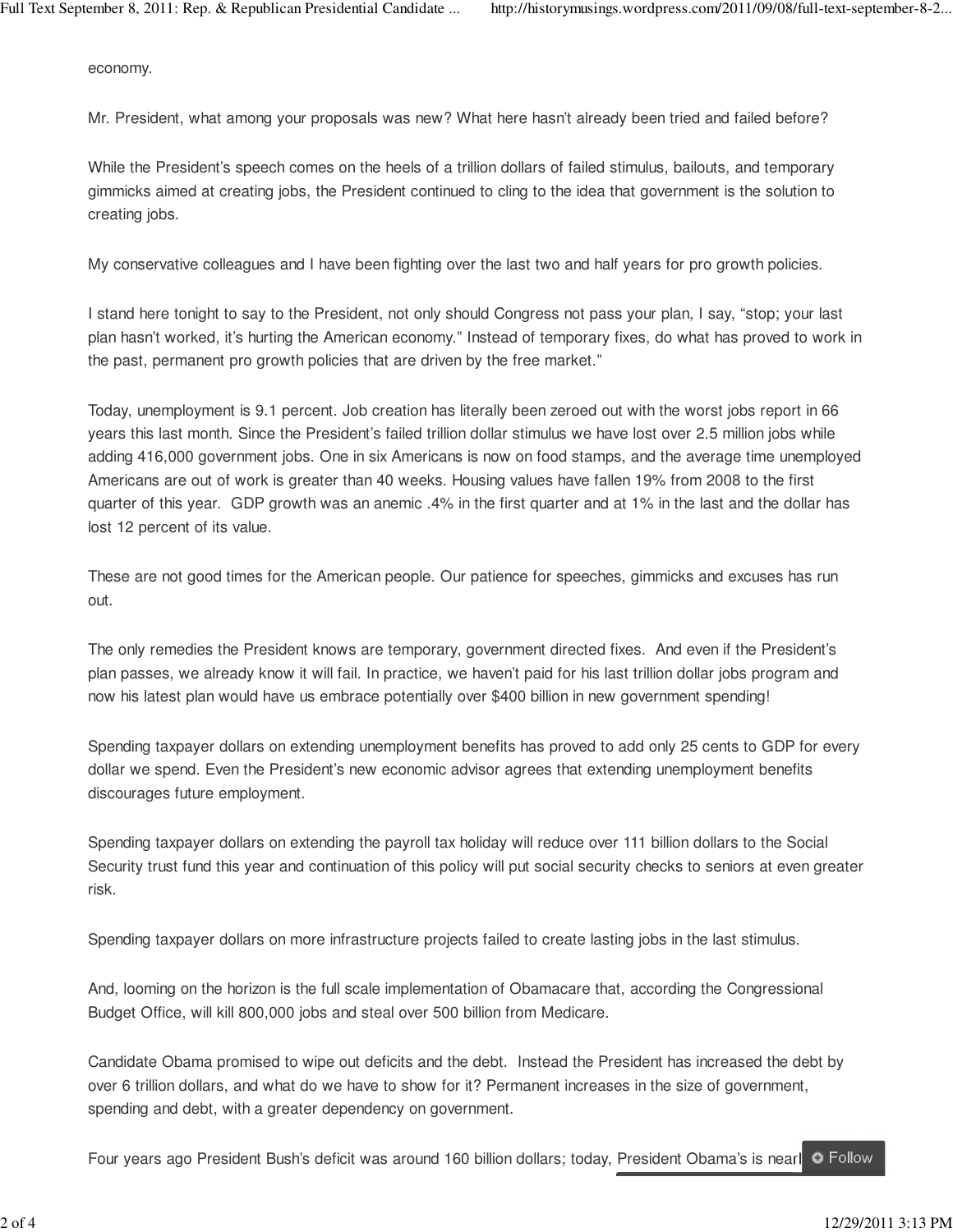times that amount.

The President and Vice-President's plan to spend us to prosperity has failed. And worse, they have stolen from a generation of Americans yet unborn, the consequences of which mean a near certainty of reduced choices and a dramatically downsized lifestyle for future generations from what we enjoy today.

Generational theft is a moral and ethical issue, and I care deeply about both the present generation and generations to come.

The President is politically paralyzed and philosophically incapable of doing what needs to be done.

I do agree, the President should take immediate action. But it is the nine following steps that will put us on a path to economic growth and put Americans back to work;

- 1) Repatriate American business dollars earned from overseas,
- 2) Massively cut spending and the size of government,
- 3) Repeal Obamacare, which is the government takeover of America's healthcare system,
- 4) Cut taxes, including corporate taxes,
- 5) Repeal Dodd-Frank,
- 6) Repeal job killing regulations,
- 7) Increase exports by finalizing free trade agreements,
- 8) Spur new investment in America, inspire innovation,

9) Provide job creating energy solutions, including decreased regulations on developing new energy supplies from our abundant domestic energy resources.

The way forward needs to be based on permanent solutions grounded in the private sector. That is how we will once again restore economic prosperity to our country.

God Bless the United States of America.

**ADVERTISEMENT** 

**O** Follow